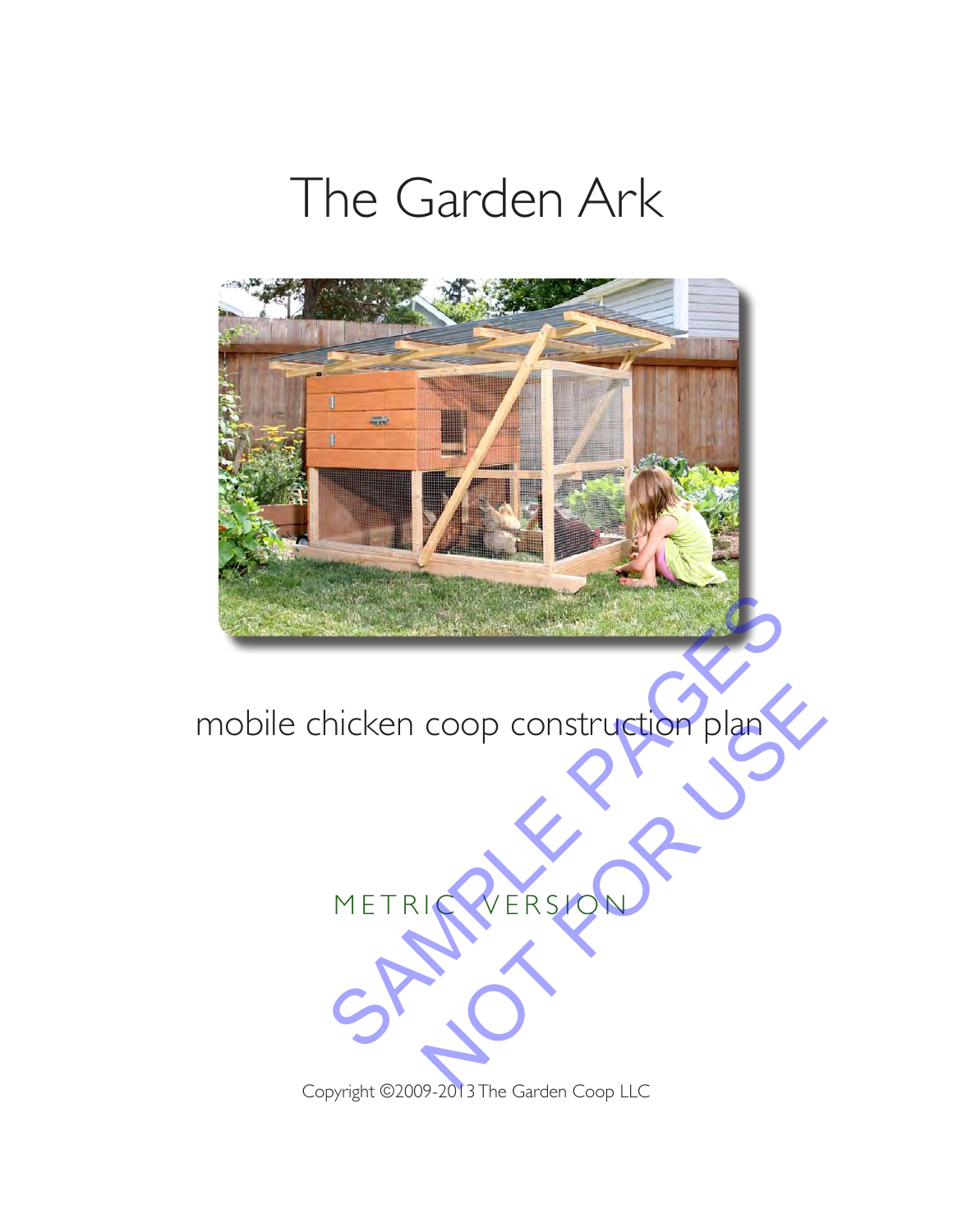### **what's inside**

#### **thank you!**

Thank you for buying The Garden Ark plan and supporting the effort. I know it will save you a lot of time and headache. More importantly, I hope the end result is something that you love and are proud of.

#### **about the metric version**

All measurements are in millimeters (mm) unless otherwise noted. In most cases, I have converted directly from imperial units. Lumber and hardware dimensions vary around the world, so please measure what you have and adjust from the plan as needed. The plan and supporting the effort. I know it will save you a lot of the end result is something that you love and are proud of. supporting the effort. I know it will save you a lot of time<br>It is something that you love and are proud of.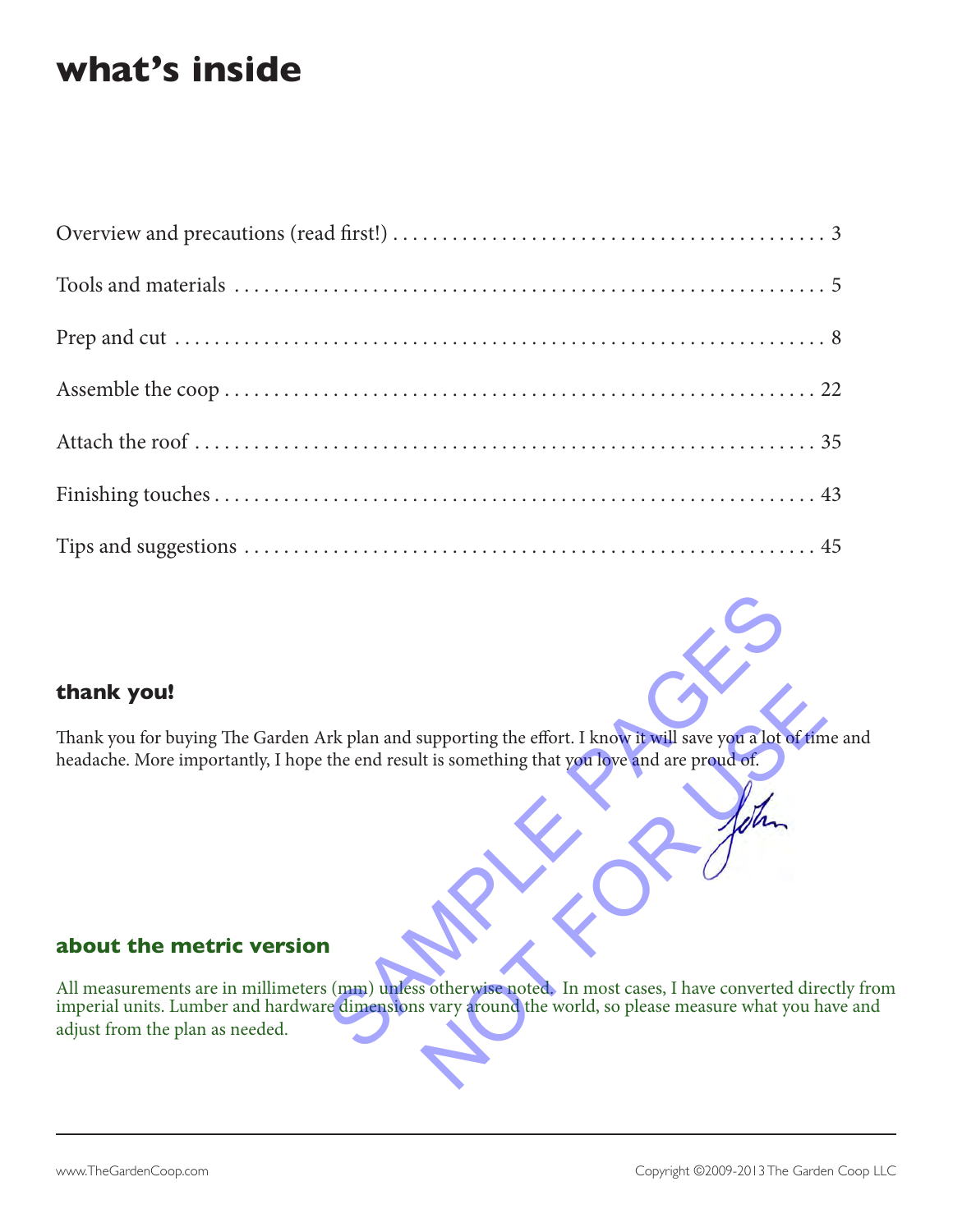# **overview and precautions**

**THE GARDEN ARK** makes for a comfortable, attractive home for up to 3-4 standard hens. The polycarbonate (translucent) roof adds a lot both to the form and the function of the coop, providing light, ventilation, security, and cover. It is set atop what is basically a box within a box. The outer box defines the enclosed grazing yard; the inner box, the henhouse. The frame is made of two-by-two (38 x 38 mm) lumber (timber) and sits atop two-byfour (90 x 38 mm) wooden skids. The skids make it easier to move the ark around, while elevating the structure away from the moisture of the ground.

The diagram below helps define some of the terms you'll see in the plan:



The frame is wrapped with a mix of wood siding and 13 x 13 mm hardware cloth on all sides and at the top. You have the option of leaving the bottom open to the ground or attaching wire mesh for additional protection. There is one roost in the yard and one inside the henhouse. The hens access the henhouse by hopping onto the outer roost and walking through the opening. There is a sliding door so you can close the opening to secure your birds in the henhouse. The plan calls for one nesting box, yet there is room for an additional one if you feel you need it. Three or four hens should be able to share one box without problems. Sole plate<br>
sole plate<br>
and 13 x 13 mm hardware cloth on all sides and at the t<br>
ground or attaching wire mesh for additional protectic<br>
use. The hens access the henhouse by hopping onto the<br>
a sliding door so you can clos

For egg collection, there is a latched egg door to the outside that opens into the nesting box. On the opposite side there is a tall, latched double door that gives easy access both to the henhouse (for care and cleaning) and the area beneath it (for feeding, watering, and letting the hens in and out).

Those are the basics of The Garden Ark. It's a fun design, and you'll no doubt enjoy thinking of ways to add your own touches and style to it. Now some important notes and precautions. . .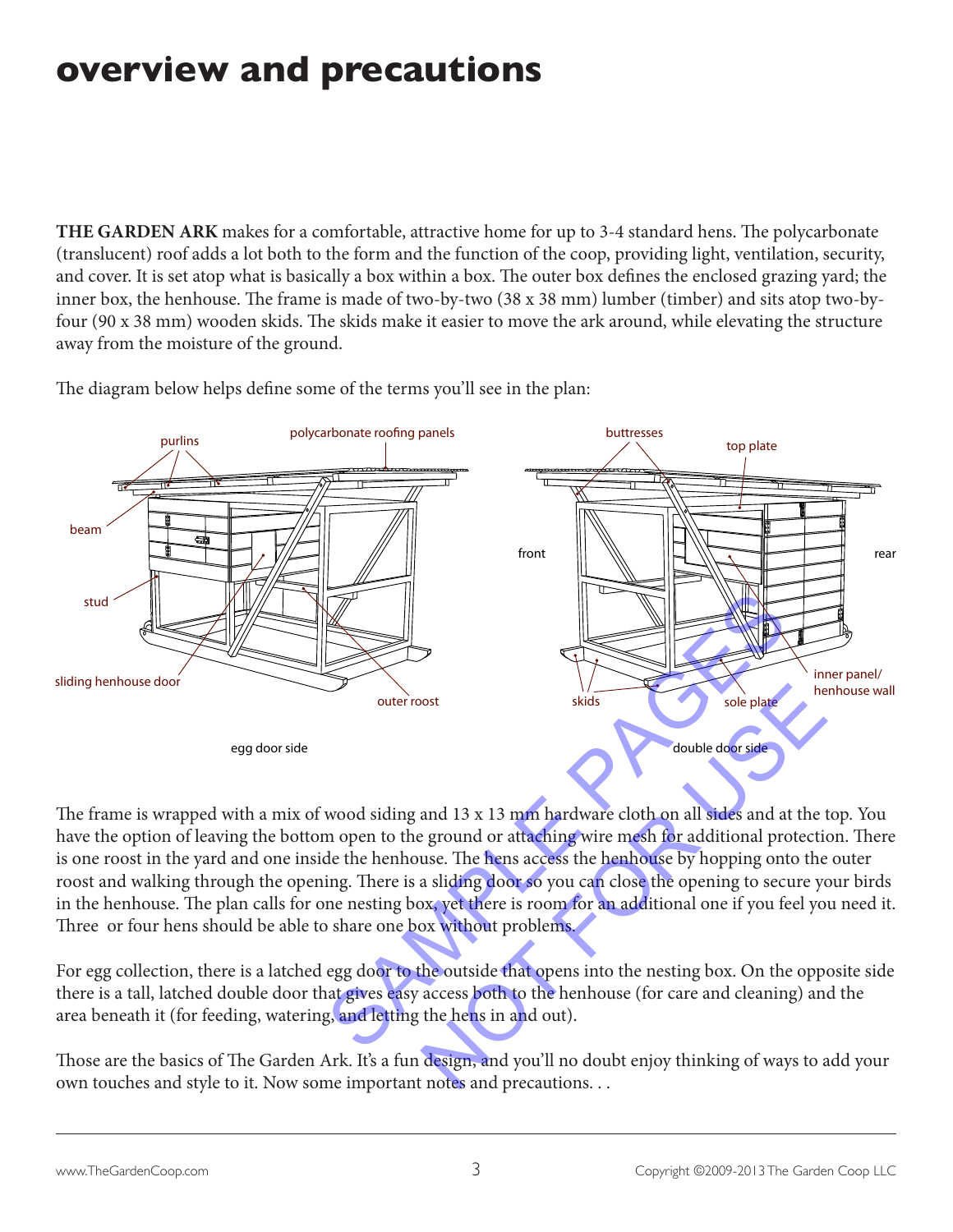# **prep and cut**



### **O** Sanding lumber (recommended)

If you have a power sander, this step is a big time saver. Whether you'll be treating your wood with a non-toxic preservative, staining it, or priming/painting it, sanding first will remove the mill glaze from dimensional lumber and slightly raise the grain so those products will better penetrate and adhere.



Lay out your lumber on sawhorses or other

flat surface. Remove any staples or tags. Hold or clamp the pieces together so you get a solid surface for sanding. Sand, then flip each piece to the next side and repeat until all four sides of your lumber pieces have been sanded. Brush off dust with a rag, then stack your lumber aside.

#### $\Theta$  Cutting lumber for frame

*NOTE: You can do steps 2 and 3 in either order. Step 3 is more demanding, so if you want to get warmed up for it, do step 2 first. If you want to get it out of the way, do step 3 first.* 

Using the cut list on the following pages, measure, mark, and cut your lumber into the pieces indicated. A few tips:

- → Notice that the first board on the list is a one-by-two, the next batch are two-by-twos, and the last 3 are twoby-fours. Review the sidebar on page 6 if any of your lumber is non-standard.
- → Before each cut, label the length and purpose of the piece (in pencil) for ease of finding it later. Any marks you make may fade when you treat/seal the wood, but that's okay. It should be clear which pieces are which just by their relative size. If you're ever unsure, just re-measure a piece and refer back to the cut list to identify it. ther order. Step 3 is more demanding, so if you want to get warmed<br>t of the way, do step 3 first.<br>ages, measure, mark, and cut your lumber into the pieces indicates<br>ist is a one-by-two, the next batch are two-by-twos, and e, mark, and cut your lumber into the pieces indicated<br>y-two, the next batch are two-by-twos, and the last 3 are<br>f your lumber is non-standard.<br>If the piece (in pencil) for ease of finding it later. Any m<br>but that's okay.
- → All angled cuts are exactly 45 degrees. A combination square makes these easy to mark (see picture).

*Tips continue after cut list. . .*

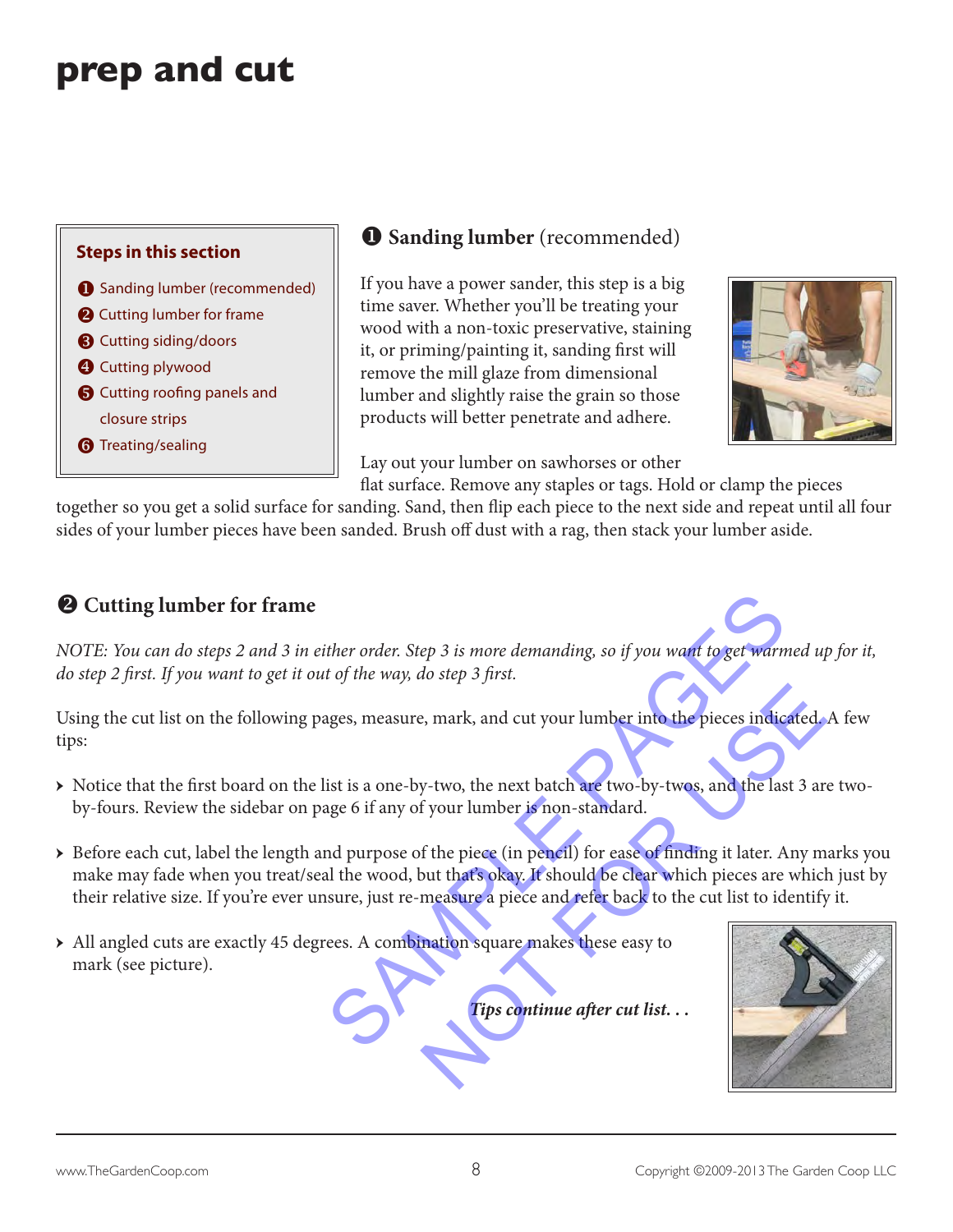# **prep and cut**

#### **Making straight, long cuts with a circular saw**

Marking a line and cutting on the line works fine for simple crosscuts. But longer cuts through plywood are easier to keep straight if you have a guide for your circular saw. Here's an easy way to make one:

- → Measure the width of the base plate on your saw. Cut a piece of plywood 150 mm wider than that width and at least 940 mm long (this length should cover the cuts in this plan).
- $\rightarrow$  Cut a one-by-six (152 x 19 mm) board to the same length (again, at least 940 mm). Place it atop the plywood, flush to the left side, and attach it with a few screws (top picture).
- → Place the guide on sawhorses. With the saw plate flush against the one-by-six. Run the saw through the plywood trimming off the right edge (second picture).
- → You'll be left with a pretty straight guiding edge right where the blade cut the plywood. For future cuts, position this edge at your cut mark and clamp the entire guide to the piece you're cutting (third picture).







- → Remember to add in the depth of the guide when setting the depth of your saw blade for cuts. And don't stop moving your saw forward when the front of it comes to the edge. The full depth of the cut only happens at the mid point of the circular blade. So guide it forward until that point reaches the edge of your board. Solution this edge at your<br>Solution this edge at your<br>guide when setting the depth of your saw blade for<br>forward when the front of it comes to the edge. The<br>the mid point of the circular blade. So guide it forward<br>our boar
- → For safety, be sure to not overreach. Keep both feet planted on the ground. And keep the power cord out of the way of your cut. The circular saw is a very handy tool, but if you are not fully confident in using it, please ask for guidance or search online for more detailed tutorials. The plywood trimming off the<br>
Straight guiding edge right where the<br>
Straight guiding edge right where the<br>
Straight guiding edge right where the<br>
Straight guiding edge right where the<br>
Martine guide to the piece you're cu

 $\hat{\mathfrak{G}}$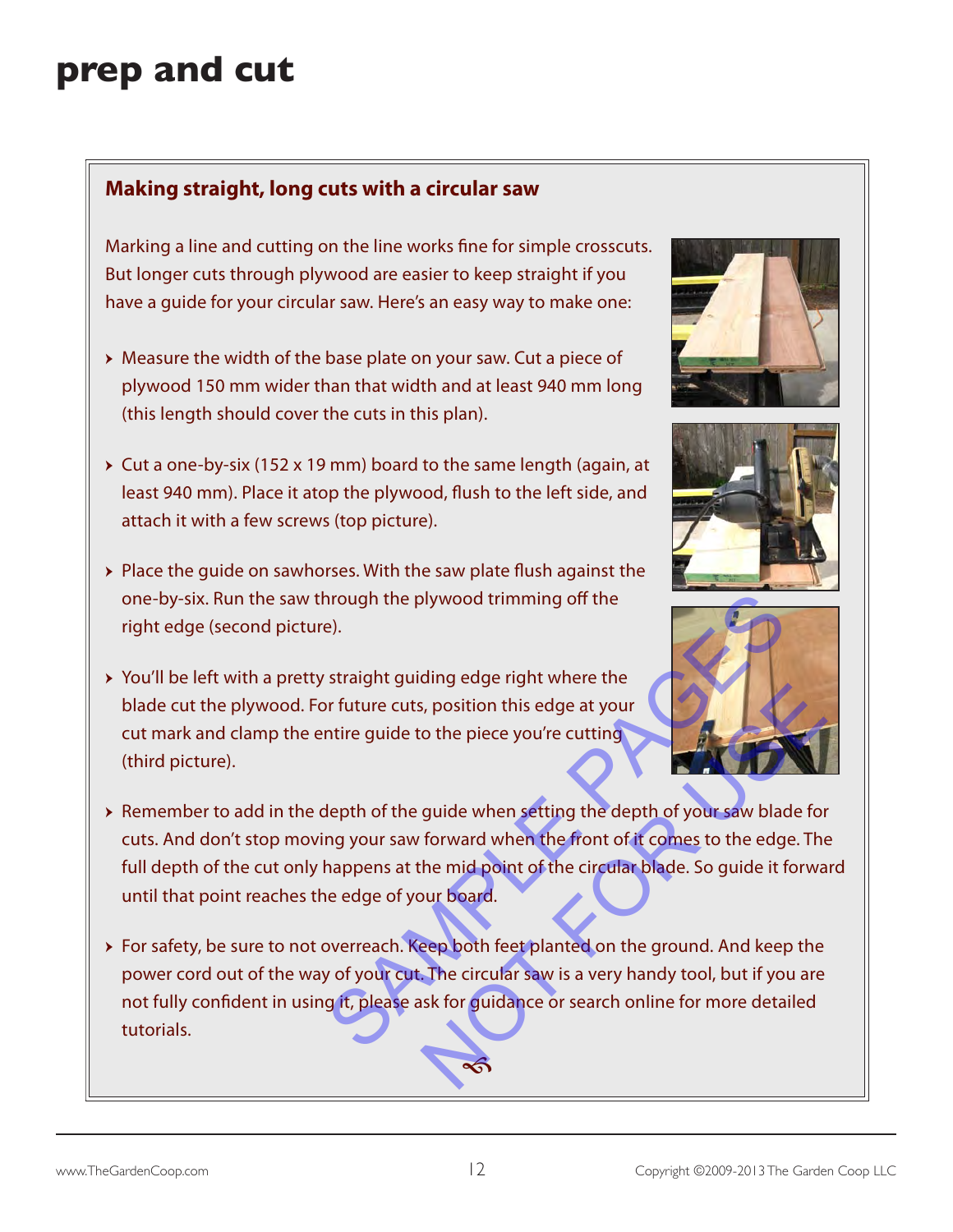# **prep and cut**

### $\Theta$  Treating/sealing

- $\rightarrow$  For the lumber, lay down a drop cloth and arrange your lumber pieces on a spacious work surface. Apply your treatment/sealer to all sides following the manufacturer's instructions. Focus on the cut ends, which will likely soak up more than the smoother sides. After the final coat, set the wood aside to cure or dry.
- $\rightarrow$  For the siding/doors, follow the manufacturer's instructions for the exterior stain or paint of your choice. Apply liberally to rough-sawn surfaces, more conservatively to smooth surfaces. Focus on the cut ends and edges. And don't forget all the little pieces of the double door assembly. After the final coat dries to the touch, set it all aside.



#### **Products for treating and sealing wood**

Since you want to avoid using treated wood around animals involved in food production, you need to find a non-toxic alternative to preserve the wood of your coop for a long life in the elements. Whether you choose a naturally rot-resistant wood like cedar or a less expensive softwood like fir or pine, you want to prepare it to last. There are several good stains, paints, and sealers out there. I use products by a company called Timber Pro UV (**www.timberprocoatings.com**). I apply their Internal Wood Stabilizer to the frame lumber, including the skids and the roof members. It is a non-toxic alternative for waterproofing wood that increases the density and hardness of wood from the inside out. It brushes on like water and requires just one application. For wood siding, I use Timber Pro UV Natural Oil Wood Finish, a nice renewable-oil based, yet water borne, formula. Timber Pro's products are environmentally safe and low VOC. Whether you use these or something else, please consider the health of your chickens, garden, and family when choosing.  $\infty$ sealing wood<br>
eated wood around animals involved in food production, you need to find<br>
the wood of your coop for a long life in the elements. Whether you choos<br>
e cedar or a less expensive softwood like fir or pine, you wa ound animals involved in food production, you need to find a<br>
sour coop for a long life in the elements. Whether you choose<br>
se expensive softwood like fir or pine, you want to prepare it to<br>
sealers out there. I use produ